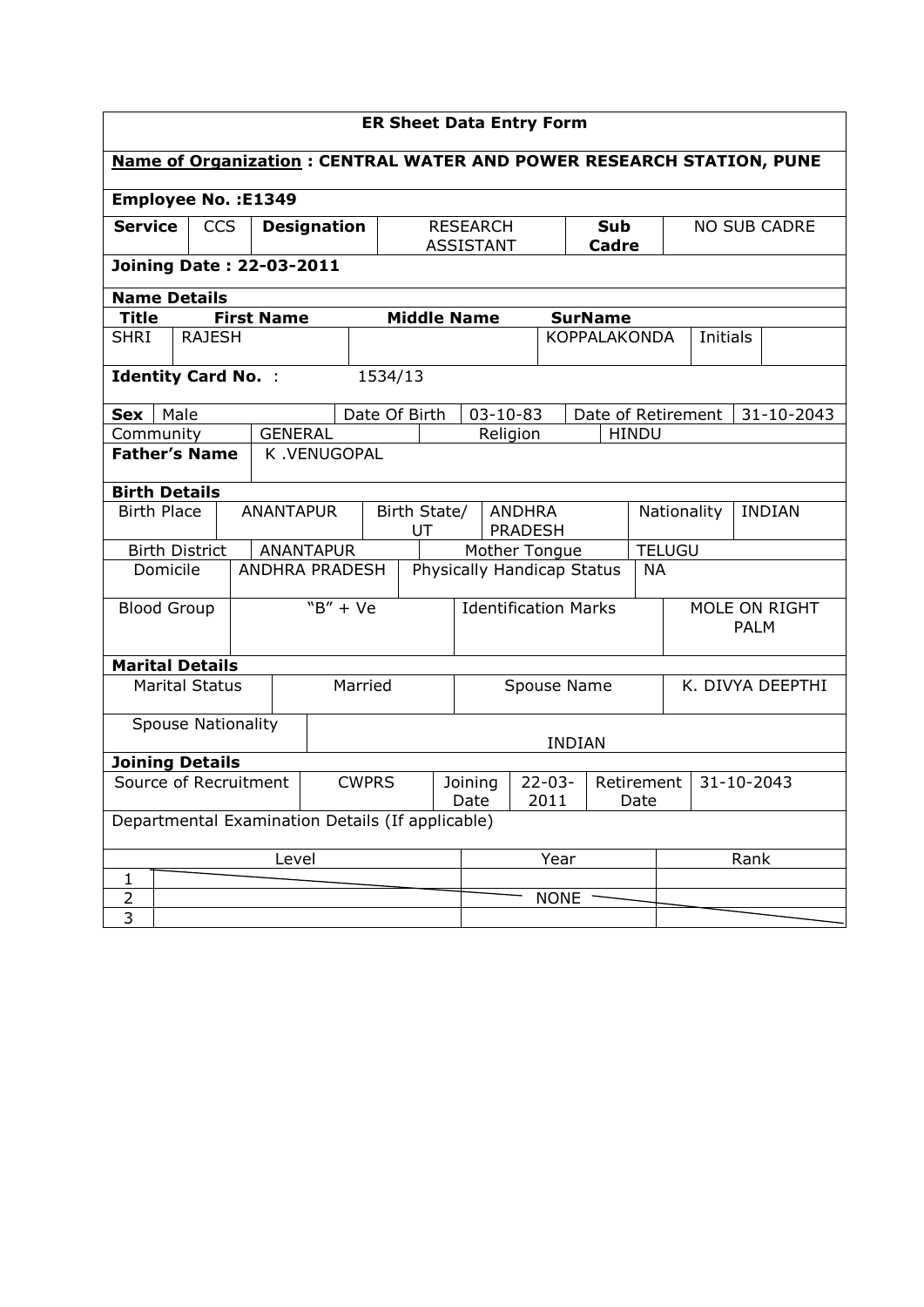| Remarks (if<br>any)           |                  |             |              |              |  |  |  |  |  |  |  |
|-------------------------------|------------------|-------------|--------------|--------------|--|--|--|--|--|--|--|
| Languages known               |                  |             |              |              |  |  |  |  |  |  |  |
|                               | Name of Language | <b>Read</b> | <b>Write</b> | <b>Speak</b> |  |  |  |  |  |  |  |
| Indian Language<br>Known      | <b>ENGLISH</b>   | <b>YES</b>  | <b>YES</b>   | <b>YES</b>   |  |  |  |  |  |  |  |
| $\overline{2}$                | <b>HINDI</b>     | <b>YES</b>  | <b>YES</b>   | <b>YES</b>   |  |  |  |  |  |  |  |
| 3                             | <b>MARATHI</b>   | <b>YES</b>  | <b>YES</b>   | <b>YES</b>   |  |  |  |  |  |  |  |
| $\overline{4}$                | <b>TELUGU</b>    |             |              | <b>YES</b>   |  |  |  |  |  |  |  |
| 5                             |                  |             |              |              |  |  |  |  |  |  |  |
|                               |                  |             |              |              |  |  |  |  |  |  |  |
| Foreign<br>Languages<br>Known |                  |             |              |              |  |  |  |  |  |  |  |
| 2<br>3                        |                  | <b>NONE</b> |              |              |  |  |  |  |  |  |  |

## Details of deputation (if applicable)

| Name of the Office | Post held at that<br>time in parent office | Name of post<br>(selected for<br>deputation |       | Period of deputation |
|--------------------|--------------------------------------------|---------------------------------------------|-------|----------------------|
|                    |                                            |                                             | Since | From                 |
|                    | <b>NONE</b>                                |                                             |       |                      |

## Details of Foreign Visit

| SI.<br>No. | Place of Visit | Date of<br>visit | Post held at<br>that time | Whether it<br>is a<br>personal or<br>official visit | Details of visit |
|------------|----------------|------------------|---------------------------|-----------------------------------------------------|------------------|
|            |                | <b>NONE</b>      |                           |                                                     |                  |

## Transfer/Posting Detail (if applicable)

| Place                    | Period of posting |           |  |  |  |  |
|--------------------------|-------------------|-----------|--|--|--|--|
|                          | Since             | From      |  |  |  |  |
|                          |                   |           |  |  |  |  |
|                          |                   |           |  |  |  |  |
| <b>CENTRAL WATER AND</b> | 22-03-2011        | TILL DATE |  |  |  |  |
| POWER RESEARCH           |                   |           |  |  |  |  |
| STATION, PUNE-411024     |                   |           |  |  |  |  |